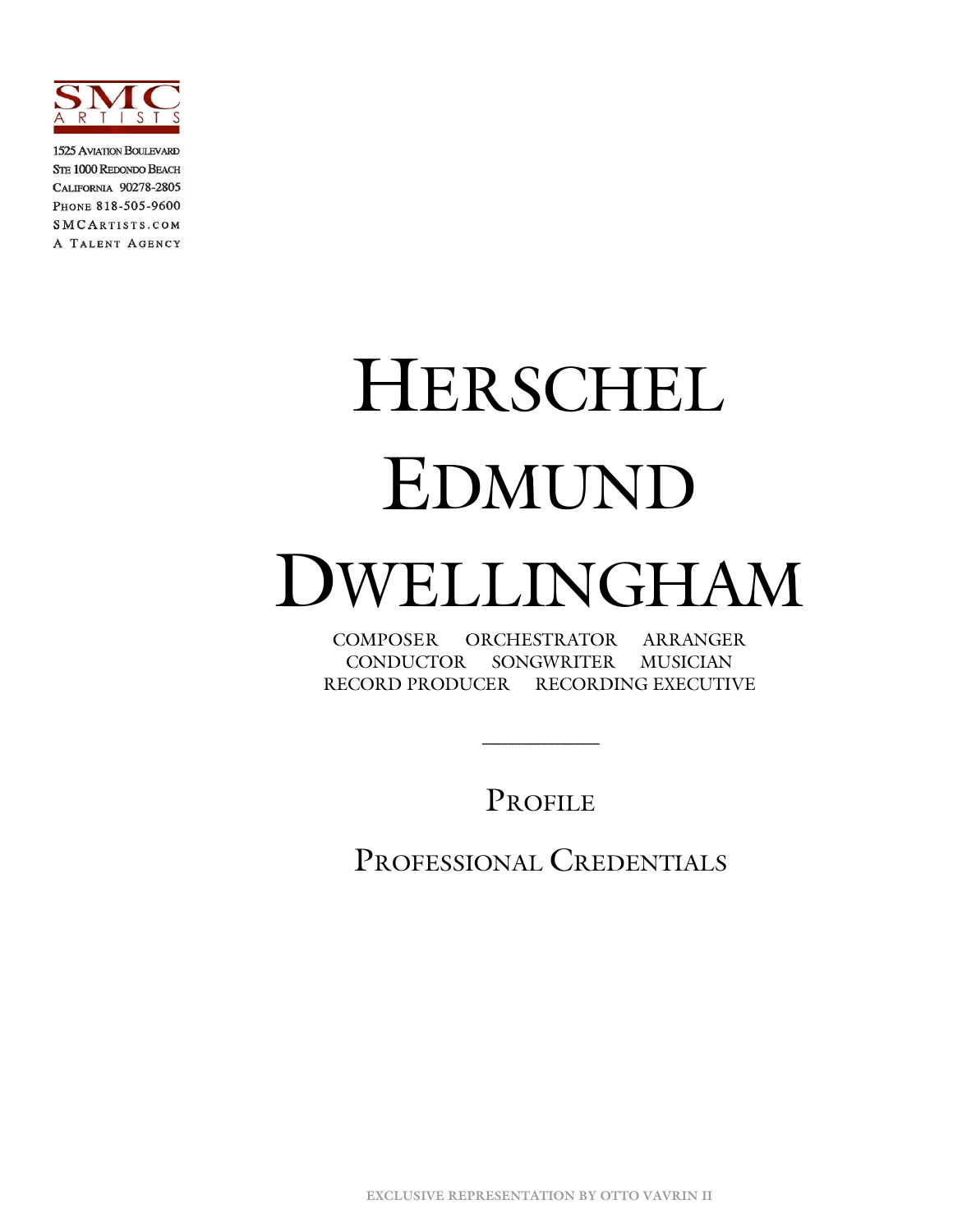

**1525 AVIATION BOULEVARD** STE 1000 REDONDO BEACH CALIFORNIA 90278-2805 PHONE 818-505-9600 SMCARTISTS.COM A TALENT AGENCY

# HERSCHEL EDMUND DWELLINGHAM



From the moment of his first public performance for members of the Bethlehem Baptist Church of Bogalusa (Louisiana), it was destiny for a five-year-old. He had accompanied his mother performing on the church organ.

Herschel started his professional career as a drummer, playing in Bogalusa with the Rhythm Aces, a group led by Henry Sims, and a group of older musicians, which included Robert Hodge, his high school bandleader, who taught him how to write and arrange music. Legendary Rock drummer Earl Palmer gave Herschel his first set of drumsticks and became a

mentor.

In the early sixties, he took thirty songs he had written with lyricist Charles Lucas, and went to Ron & Ric Records in New Orleans. Their A&R man, Joe Ruffino liked what he heard and invited Herschel to the famous Cosmo Recording Studios where all the New Orleans hits of the 50s and 60s were recorded. It was there he met the legendary Dr. John, who gave him invaluable arranging and writing tips.

One month later, while listening to WBOK Radio, Herschel heard the first-ever release of one of his songs, "Come On and Tell Her," performed by Benny Freeman! Of the thirty songs Joe Ruffino signed, various artists eventually released ten singles.

Graduating from high school—and with inspiration provided by Quincy Jones—Herschel commenced his formal studies at Berklee School of Music, Boston, where he was afforded private studies with William Maloof, Professor of Music. A year later, he sent for Alva Jackson, and they married.

With his success at Berklee, Herschel was introduced to Hale Smith, Professor of Music at Harvard and Yale Universities, and Walter Piston, Dean of Music, Harvard University, both of whom personally furthered his education and training.

While in Boston, Herschel and Alva formed their own record label, My Records. This team consisted of Herschel producing and Alva managing their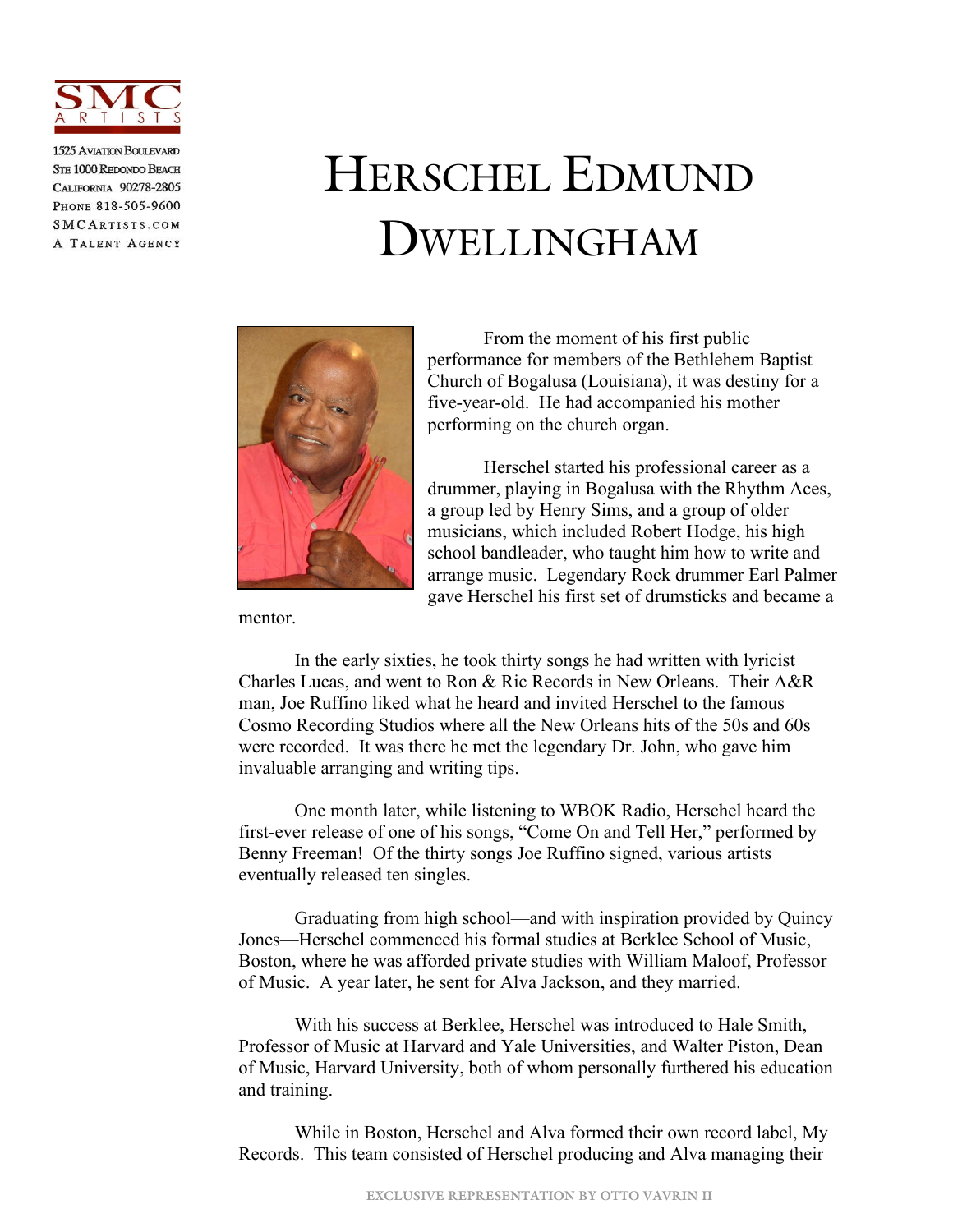

artists. Their first release, "Young Girl," sung by Frank Lynch, became a nationwide hit. And, not only did he write the song, but he also arranged, produced and played drums on the recording. Other artists included The Valiants and Maurice Rice. The label was distributed by radio personality Skippy White, who also owned Mass Record Distributors.



During this same period, Herschel played drums on the hit Jazz album "Sweetnighters" with Weather Report. With this performance, Herschel was credited with creating the first Hip-Hop beats, which continue to be sampled countless times. His career took off. Among other artists he recorded with are Mongo Santamaria, Fats Domino and Johnny Mathis.

Performing in Boston at the Sugar Shack with his band, Herschel played behind many famous artists, including Stevie Wonder, Marvin Gaye, Smokey Robinson, Gladys Knight and the Pips, The Supremes, numerous other Motown acts and Jackie Wilson, managed by August Sims. He earned the moniker of "Boston's No.1 Soul Man."

Moving to New York, Herschel soon became the "first call drummer" for session contractors; chief among them was Phil Medley ("Twist and Shout,"

"One in a Million"). The experience was like music school all over again, collaborating with great arrangers and producers the likes of Bert Keyes (Stephanie Mills), Paul Leka (Harry Chapin) and Bert de Coteaux (Sister Sledge, The Manhattans) and others, for 25 years of constant studio work.

When not in the studio, Herschel performed on Broadway, playing for many theatrical productions, to include *The Wiz*, *The Lena Horne Show* and *Your Arm's Too Short To Box With God*.



In New York, Herschel and Alva started Helva Records as a family label with their children and August Sims, Jackie Wilson's manager. Helva's first releases were for Sugar 'n Spice (distributed by West End Records), Barbara



Jean English (distributed by Zakia Records) and The Escorts (distributed by Audio Fidelity). Within two years, Helva elected to distribute their own artists, and produced M.J. Wade, Sandy Mercer, La Shanda Dupree and Timothy Wilson, among others.

Herschel is presently CEO of Bogalusa Music Group LLC, Magic City Records and Tik Records, and is co-owner of Black Lace Productions with Marlena Holt (Molly Holt of The Rascals), all based at Bogalusa, Louisiana, where he resides.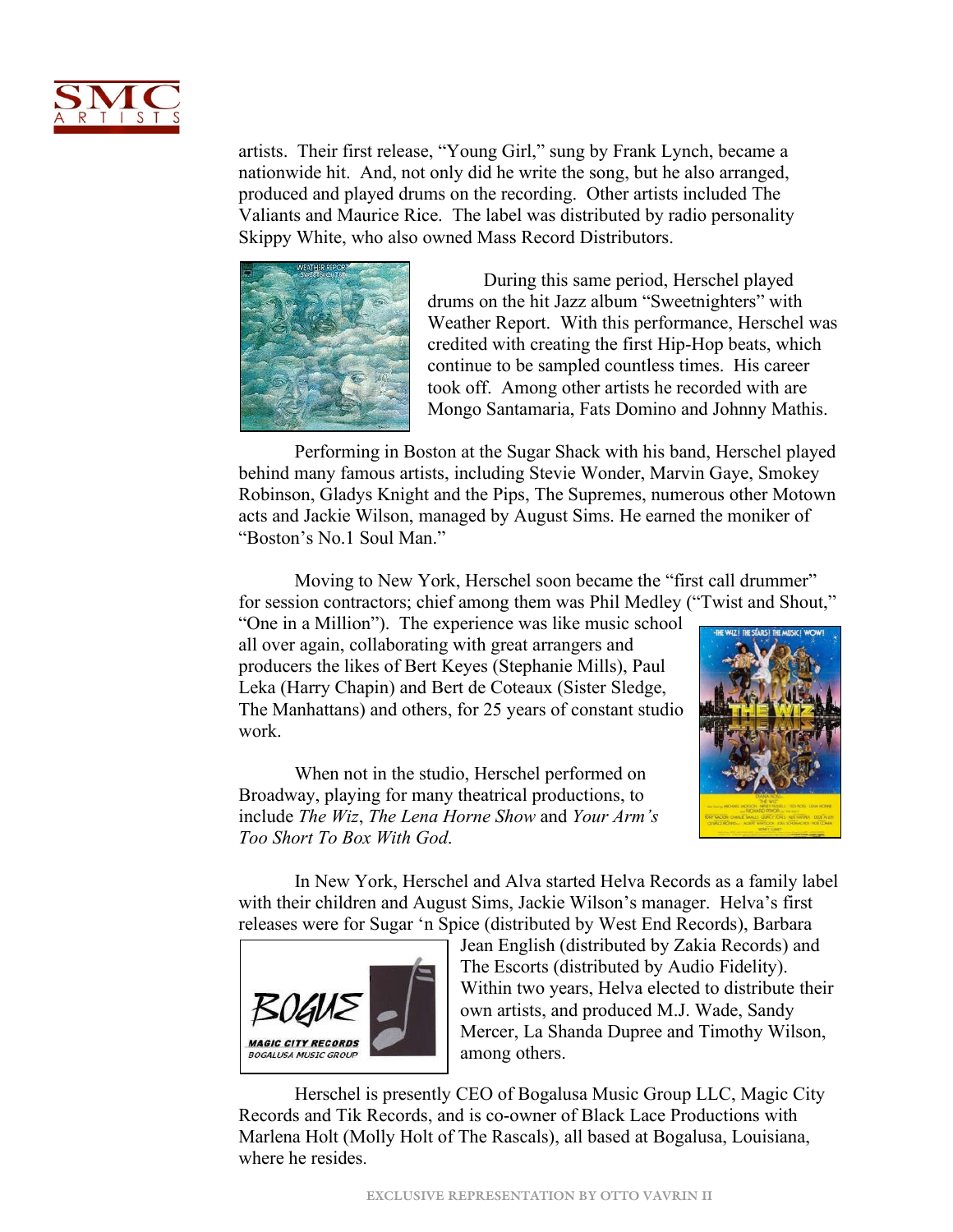

**1525 AVIATION BOULEVARD** STE 1000 REDONDO BEACH CALIFORNIA 90278-2805 PHONE 818-505-9600 SMCARTISTS.COM A TALENT AGENCY

# HERSCHEL EDMOND DWELLINGHAM

 COMPOSER ORCHESTRATOR ARRANGER CONDUCTOR SONGWRITER MUSICIAN RECORD PRODUCER RECORDING EXECUTIVE

**[HerschelDwellingham.com](https://herscheldwellingham.com/) Bogue920@gmail.com**

New Orleans

**INDUSTRY RECOGNITIONS**

**Gold Record** *"[Sweetnighter](https://www.youtube.com/watch?v=CMaCYINeX7A)"* Album, Weather Report

**Tony Award - Best Musical Laurence Olivier Award - Best New Musical** *"Bubblin' Brown Sugar"* Book by Loften Mitchell, Musical Director Danny Holgate

**Tony Award - Best Musical Grammy Award – Best Score from the Original Cast Show Album** *"Raisin"* Book by Robert Nemiroff and Charlotte Zaltzberg, Music by Judd Woldin, Lyrics by Robert Brittan

#### **TELEVISION – SERIES, SPECIALS**

BREATHE (Soundtrack) Rebecca Rodriguez, dir.

I LOVE YOU FOR THAT (Soundtrack) Andrew DeYoung, dir.

MINX (Soundtrack) Soundtrack and the set of the set of the various, dirs. Feigo Entertainment / HBO Max Ellen Rapoport, creator

SNOWFALL (Soundtrack) Katrelle N. Kindred, dir.<br>
Groundswell Productions / FX John Singleton, Dave An

THE WONDER YEARS (Soundtrack) Various, dirs.

BULL (Soundtrack) Various, dirs.

OZARK (Soundtrack) and Alik Sakharov, dir.

THE BIG LEAP (Soundtrack) Jude Weng, dir.

FEAR THE WALKING DEAD (Soundtrack) Michael Satrazemis, dir.

Quinn's House / Warner Bros. TV / Netflix Brendan Gall, Martin Gero, Maggie Kiley, prods.

Annapurna Television / Showtime Vanessa Bayer, Jeremy Beiler, Megan Elison, prods.

John Singleton, Dave Andron, Thomas Schlamme, prods.

Lee Daniels Entertainment / ABC Saladin K. Patterson, Erin Smithy, Melissa Wylie, prods.

Amblin Television / CBS Glen Gordon Caron, Michael Weatherly, Travis Donnelly

Aggregate Films / Netflix Chris Mundy. Dana Scott, prods.

Naegle Ink / Fox Frankie Butler, Scott Foley, Christopher Scott, prods.

American Movie Classics Andrew Chambliss, Ian Goldberg, Dave Erickson, prods.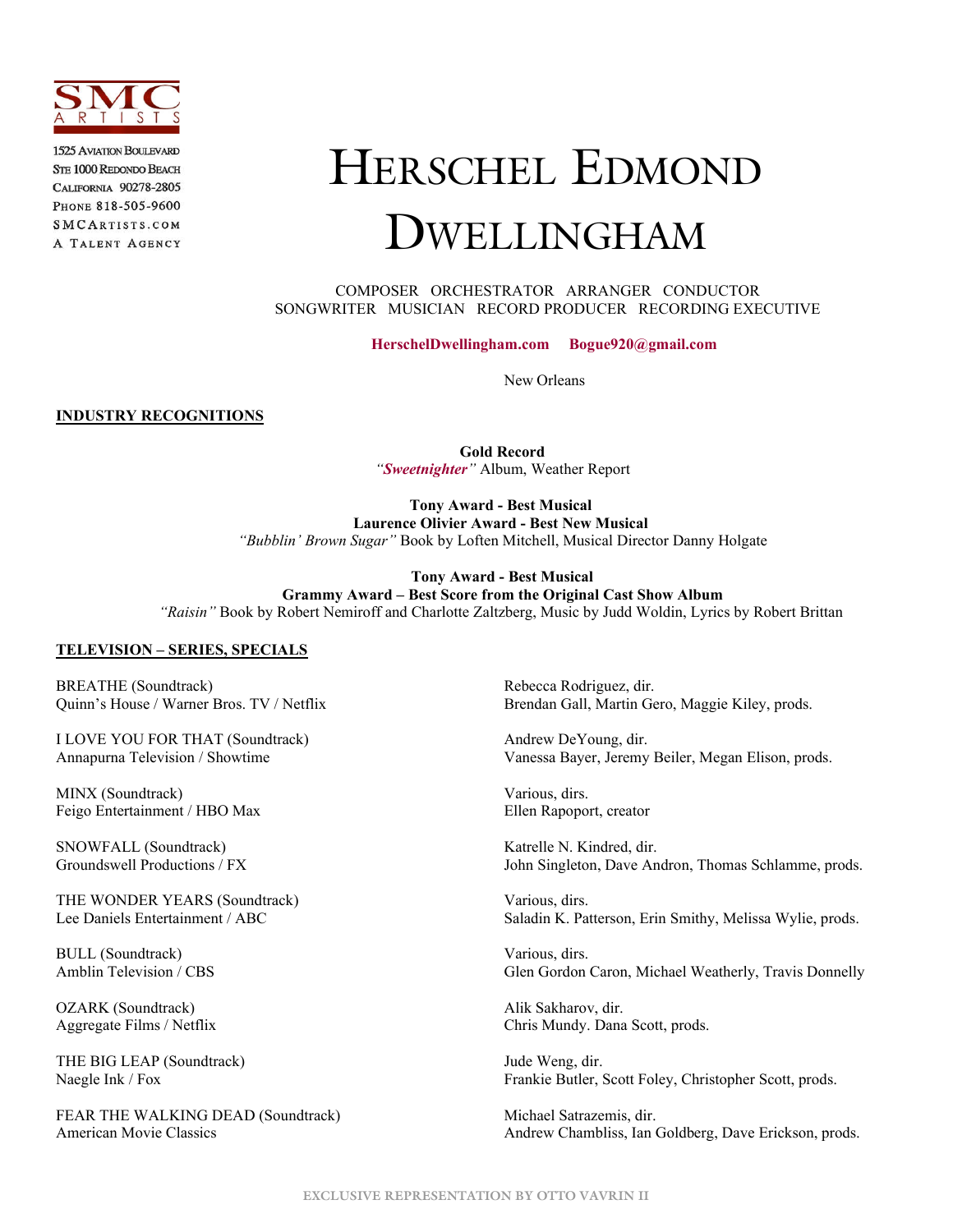I THINK YOU SHOULD LEAVE WITH TIM ROBINSON (Soundtrack) Zach Kanin, Alice Mathias, Akiva Schaffer, dirs. Fatal Farm / Netflix **Andy Samburg, Tim Robinson, prods.** Andy Samburg, Tim Robinson, prods.

GENERATION (Soundtrack) Andrew Ahn, dir. Good Thing Going / HBO Max Daniel Barnz, Michael C. Cohen, Marissa Diaz, prods.

SNOWPIERCER (Soundtrack) Various, dirs.

BLACK-ISH (Soundtrack) Various, dirs.

THE UNICORN (Soundtrack) Various, dirs.

F\*CK, THAT'S DELICIOUS! (Soundtrack) Suroosh Alvi, prod.

IT'S ALWAYS SUNNY IN PHILADELPHIA (Soundtrack) Jamie Babbit, dir. Bluebush Productions / Walt Disney Television Dannah Phirman, Eric Ledgin, Danelle Schneider, prods.

GILMORE GIRLS: A YEAR IN THE LIFE (Soundtrack) Amy Sherman-Paliandino, dir. Warner Brothers Television / Netflix Dylan K. Mason, Hele Pai, prods.

LATE NIGHT WITH SETH MEYERS (Soundtrack) Alexander Vietmeier, dir. Broadway Video / NBC Michael Shoemaker, Hillary Selenick Hunn, prods.

THE GOLDBERGS (Soundtrack) Jay Chandrasekhar, dir. Adam F. Goldberg Productions / ABC Dan Levy, prod.

RUDE(ISH) TUBE (Soundtrack) Alex Zane, writer

THE SIMPSONS (Soundtrack) Matthew Faugham, dir.

MODERN FAMILY (Soundtrack) James R. Bagdonas, dir.

HOMELAND (Soundtrack) Michael Cuestra, dir. Teakwood Lane Productions / Showtime Network Michael Klick, prod.

GAME CHANGE (Soundtrack) Jay Roach, dir. Playtone / Every Man Pictures / HBO Films Amy Sayres, prod.

1000 WAYS TO DIE (Soundtrack) Various, dirs.

HAPPY ENDINGS (Soundtrack) Tristram Shapeero, dir.

COUGAR TOWN (Soundtrack) John Putch, dir.

MORNING JOE (Soundtrack) J. Jason Martinez, T.J. Asprea, dirs. MSNBC Network Carmelle Danneman, Alexandra Clinton, prods.

WAFFLES + MOCHI (Soundtrack) Sound and Marketine Mercury Monner, Alex Braverman, dirs. Higher Ground Productions / Netflix Tonia Davis, Priya Swaminathan, exec. prods.

CJ Entertainment / TNT Marty Adelstein, Bong Joon Ho, Chan-wook Park, prods.

Wilmore Films / Disney-ABC Domestic Television Kenya Barris, Anthony Anderson, Lawrence Fishburne, prods.

Trill TV / CBS Grady Cooper, Sophia Lear, Scott Sites, prods.

Viceland Action Bronson, Lauren Cynamon, Chris Grosso, prods.

GET SHORTY (Soundtrack) Daisy von Scherler Mayer, dir. Holmes Quality Yarns / Epix Davey Holmes, Adam Arkin, Eric Tignini, prods.

October Films / E4 Adam Bullmore, Daniel Riley, prods.

Gracie Films / FOX Tom Gammill, David Mirkin, Bonita Pietila, prods.

Steve Levitan Productions / ABC Elaine Ko, Backy Mann, Andra Sielaff, Chris Smirnoff, prods.

Original Productions / Spike TV Thom Beers, Tom McMahon, Philip David Segal, prods.

Fanfare Productions / ABC Matt Nodella, Prentice Penny, prods.

Doozer / ABC Thea Mann, Randall Keenan Winston, prods.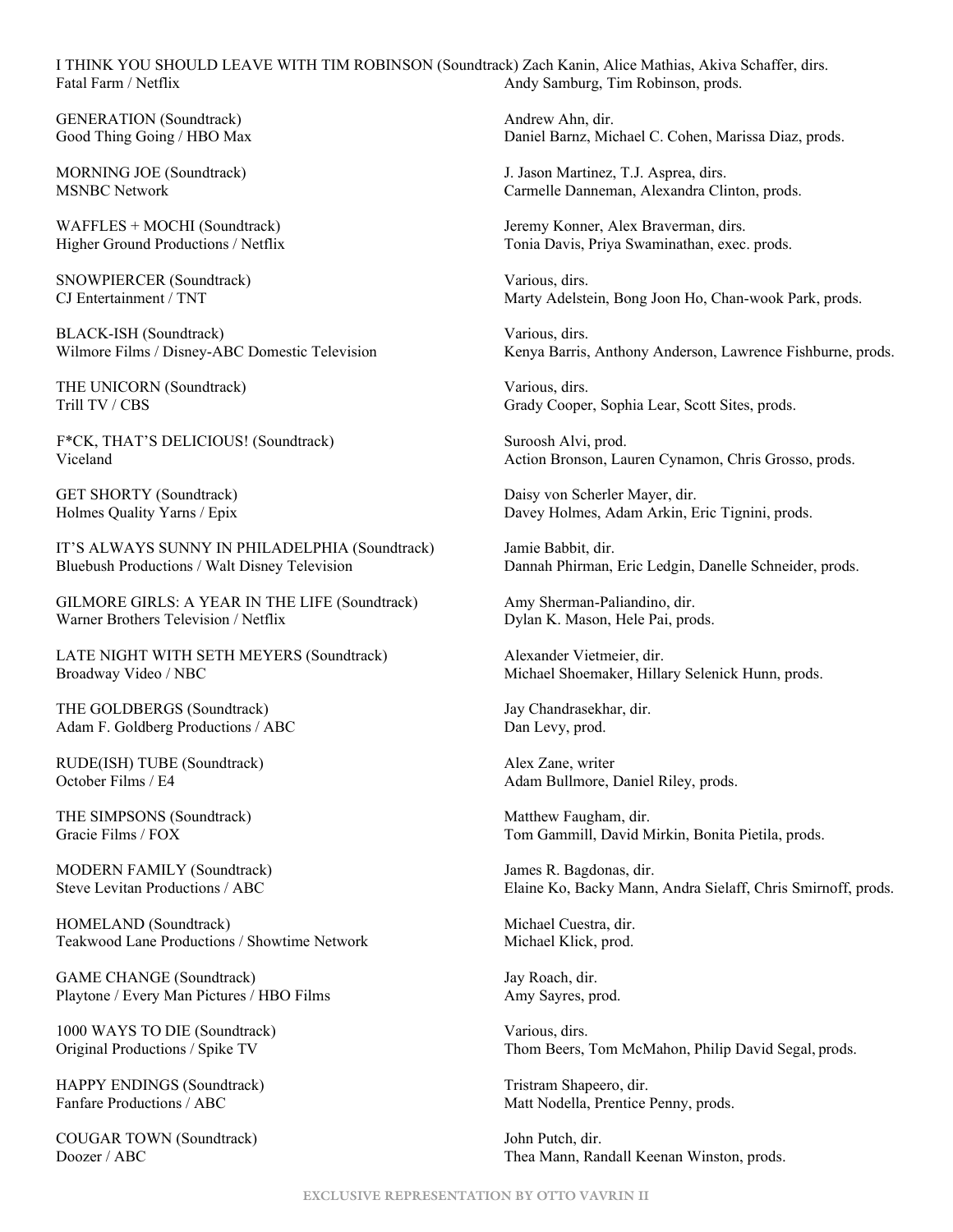HUMPH'S LAST STAND (Soundtrack) Robin Lough, dir.

'TIL DEATH (Soundtrack) Rob Schiller, dir.

SATURDAY NIGHT LIVE (Soundtrack) Don Roy King, dir.

THE DAILY BEAT (Soundtrack) Shera Klein, dir.

THE SIMPSONS (Soundtrack) Ned Affleck, dir.

THAT '70s SHOW (Soundtrack) David Trainer, dir. Carsey-Werner Productions / FOX Franco Bario, prod.

MYSTERY SCIENCE THEATRE 3000 (Soundtrack) Kevin Murphy, dir./prod. Best Brains / Sci-Fi Channel

A PRAIRIE HOME COMPANION WITH GARRISON KEILOR (Soundtrack) Thomas Schlamme, dir. Disney Channel **Anthony Eaton**, prod. **Anthony Eaton**, prod.

13 X 13 (Soundtrack) Orestes Lara, dir.

HAWAII FIVE-O (Soundtrack) Danny Arnold, dir. Leonard Freeman Productions / CBS Robert Stamler, prod.

TENNESEE ERNIE FORD SHOW (Soundtrack) Selwyn Tober, dir. Betford Productions / NBC Danny Arnold, Howard Leeds, prods.

**MOTION PICTURES – COMPOSER / ORCHESTRATOR / ARRANGER**

THE FED (Pre-production) David M. Matthews, dir.<br>
Bakerbrook Films Cyrus Gerard. prod.

Cyrus Gerard, prod.

B-BOY BLUES (Soundtrack) Jussie Smollett, dir. A Super Massive Movie / Star Worthy Pictures / Winnienoah Productions Madia Hill Scott, prod.

DON'T LOOK UP (Soundtrack) Adam McKay Hyperobject Industries / Netflix Kevin J. Messick, prod.

SCHOOLS OUT FOREVER (Soundtrack) Oliver Milburn, dir. Rebellion Developments **Emma Biggins**, prod.

HARRY CHAPIN: WHEN IN DOUBT, DO SOMETHING (Soundtrack) Rick Korn, dir. In Plain View Entertainment / Greenwich Entertainment S.A. Baron, prod.

A BABYSITTER'S GIUDE TO MONSTER HUNTING (Soundtrack) Rachael Talalay, dir. Walden Media / Montecito Picture Company / Netflix Amy Karp, Ivan Reitman, prods.

400 YEARS IN THE BACKGROUND (Composer, Soundtrack, Music Producer) Circle of Voices Julius C. Faulk, dir./prod.

DADDY'S HOME 2 (Soundtrack) Sean Anders, dir.

MARSHALL (Soundtrack)<br>
Chestnut Ridge Productions / Open Road Films<br>
Chestnut Ridge Productions / Open Road Films<br>
Sonathan Sanger, Paula Wagner, prods. Chestnut Ridge Productions / Open Road Films

INDUS / BBC Ryan Minchen, Paul Islwyn Thomas, prods.

Goldsmith-Yuspa Productions / FOX Alex Barnow, Marc Firek, Brad Garret, Glen Robbins, prods.

NBC Universal Television / NBC Charlie Grandey, Steve Higgins, Marci Klein, prods.

Metro Channels / Cablevision Jill Abrahams, Nicole Abramovici, Michelle Kenner, prods.

Gracie Films / 20<sup>th</sup> Century Fox Television Larina Jean Adamson, Colin A.B.V. Lewis, prods.

Televisió de Catalunya (TYV3) Pau Bizzaro, Josep Rebull, Sesse Espona, Tónia Salom, prods.

Paramount Pictures Will Ferrell, Chris Henchy, Adam McKay, prods.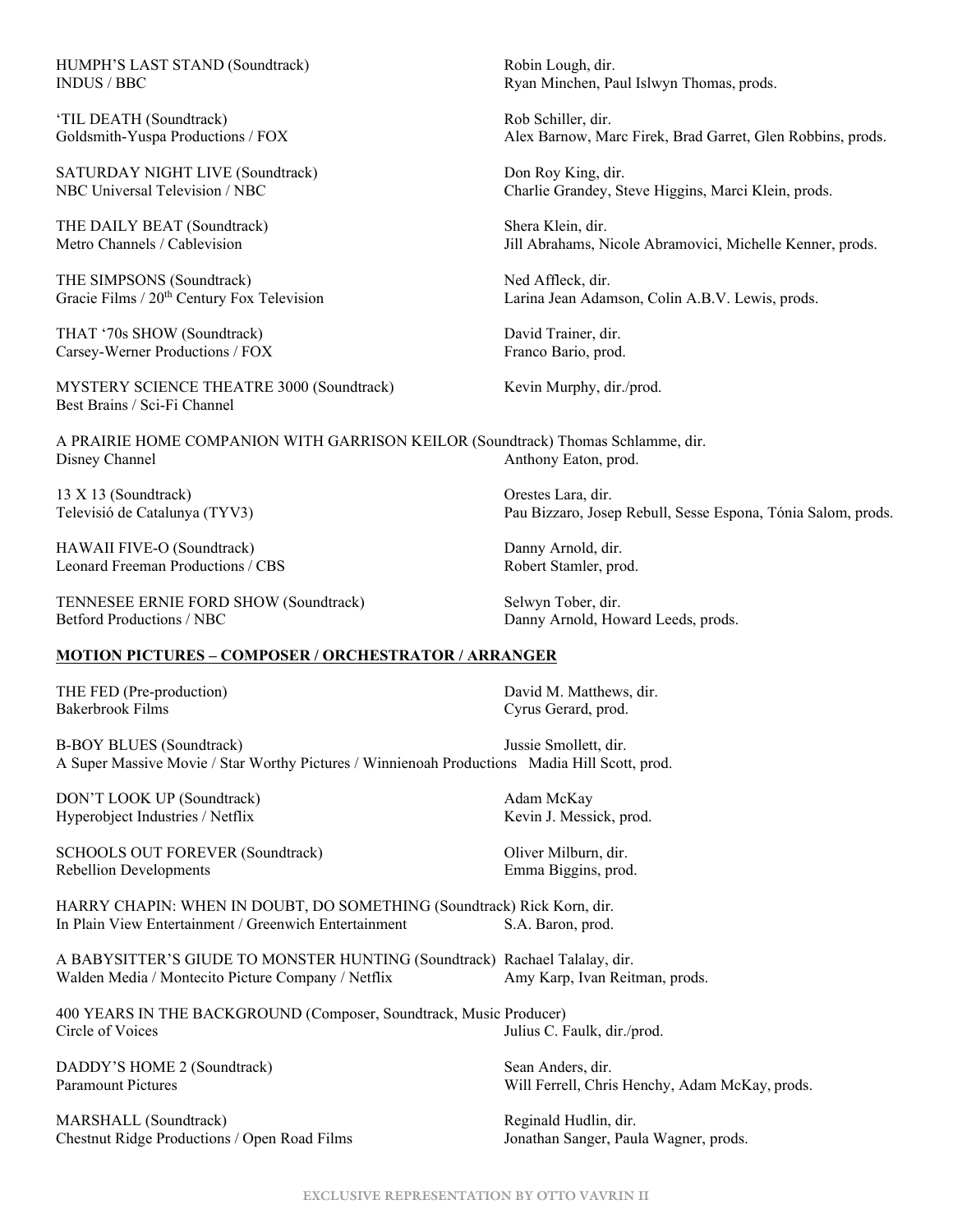DADDY'S HOME (Soundtrack) Sean Anders, dir.

LAS VEGAS (Soundtrack) Jon Turtletaub, dir.

ONE CHANCE (Soundtrack) David Frankel, dir.

TCHOUPITOULAS (Documentary) (Soundtrack) Bill Ross IV, Turner Ross, dirs. Court 13 Pictures **Michael Gottwald, Dan Janvey, Josh Penn**, prods.

THAT'S WHAT I AM (Soundtrack) Michael Pavone, dir. World Wrestling Entertainment / Samuel Goldwyn Films Denise Chamian, prod.

PIRANHA 3D (Soundtrack) Alexandre Aja, dir.

SHREK THE THIRD (Soundtrack) Chris Miller, Raman Hui, dirs. DreamWorks / Paramount Pictures Aaron Warner, prod.

ALL THE KING'S MEN (Soundtrack) Steven Zaillian, dir.

HARRY CHAPIN: REMEMBER WHEN (Soundtrack) Gregory Hall, dir./prod. TH Entertainment

GAY SEX IN THE 70s (Soundtrack) Joseph F. Lovett, dir. Lovett Productions / Wolf Videos M. Sean Kaminsky, prod.

BETTER DAYZ (Re-Score) Norman Linton, dir./prod. York Entertainment

A BELLYFUL Melvin Van Peebles, dir. Accolade Productions **I**ean-Pierre Saire, prod.  *World Premiere, Critic's Week, Cannes International Film Festival / Best International Film, Acapulco Black Film Festival*

SMUT David Wendell, dir.

MR. JEALOUSY (Soundtrack) Noah Baumbach, dir. Joel Castleberg Productions / Lions Gate Films Joel Castleberg, prod.

HOME FOR THE HOLIDAYS (Soundtrack) Jodie Foster, dir. Paramount Pictures **Peggy Rajski**, prod.

BEWARE, CHILDREN AT PLAY Mike Cribben, dir.

TROUBLE IN MIND (Soundtrack) Alan Rudolph, dir. Pfeiffer/Blocker Productions / Alive Films Carolyn Pfeiffer, David Blocker, prods.

TWILIGHT PINK: THE EROGENOUS ZONE Robert Michaels, dir./prod. Platinum Pictures / VCA Pictures

CIRCLE OF POWER (Soundtrack) Bobby Roth, dir.

HARRY CHAPIN: THE FINAL CONCERT (Soundtrack) Barry McClean, dir. GRM Productions Rick Melchior, prod.

Paramount Pictures Will Ferrell, Chris Henchy, Adam McKay, prods.

CBS Films Amy Baer, Joseph Bechor, Joseph Drake, prods.

Relevant Entertainment / The Weinstein Company Simon Cowell, Brad Weston, Michael Menchel, prods.

Dimension Films Mark Canton, Mark Canton, Marc Toberoff, Grégory Levasseur, prods.

Columbia Pictures / Sony The Messer, and Messer, prods. Ken Lemberger, Mike Medavoy, Arnold Messer, prods.

Boy Meets Girl Productions **Andrea Buchanan**, Sean Cooley, Chris Larsen, prods.

Troma Entertainment and Michael Koslow, Ellen Wedner, prods.

Televicine International **Anthony Quinn**, Gary Mehlman, prods.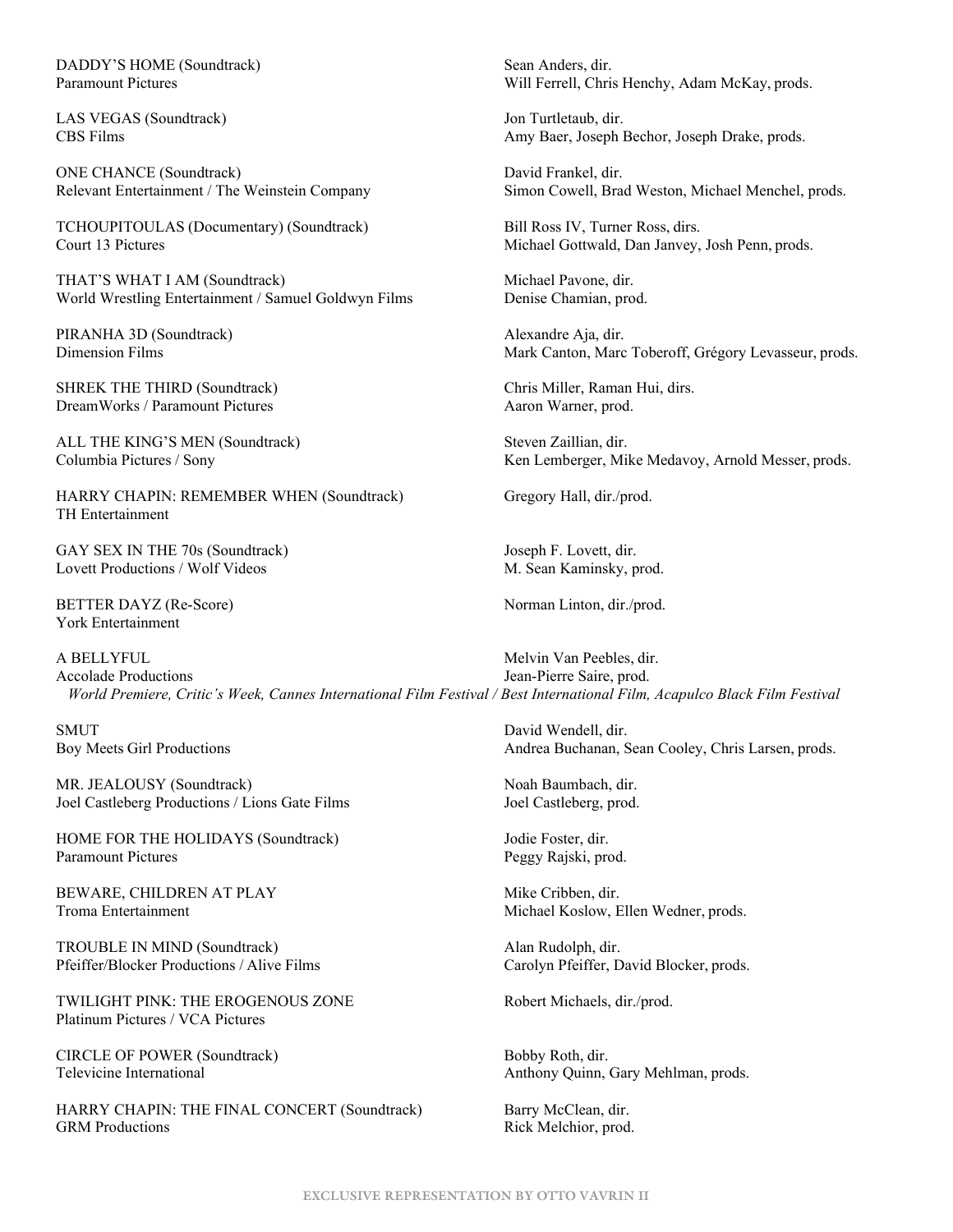## FLYING HIGH FACING LIFE AT FIFTY FILM Friends Productions

#### **MOTION PICTURES – APPEARING AS HIMSELF**

HOW TO EAT YOUR WATERMELON IN WHITE COMPANY (AND ENJOY IT) Joe Angio, dir. Breakfast At NoHo Michael Solomon, prod.

#### **VIDEOGAME – SOUNDTRACK**

Rockstar Games Dan Van Sant, prods.

GRAND THEFT AUTO 5 Leslie Benzies, Neil McCaffrey, John Ricchio. Eric T. Smith,

#### **INTERNET CAMPAIGNS – SOUNDTRACK**

SNAPCHAT SQUARESPACE

#### **PODCASTS - SOUNDTRACK**

KPCC SNOOZE

#### **MUSICIAN COLLABORATIONS – DRUMS / KEYBOARD**

| <b>New Orleans</b> |               |                       |                        |                          |
|--------------------|---------------|-----------------------|------------------------|--------------------------|
| Johnny Adams       | Barbara Lynn  | Ivory Joe Hunter      | The Rhythm Aces        |                          |
| <b>Boston</b>      |               |                       |                        |                          |
| Wes Montgomery     | Keith Jarrett | John Lee Hooker       | Joe Williams           | Doug Kershaw Lou         |
| Rawls              | Stan Getz     | John Abercrombie      | Grover Washington      | Jimmy Reed Sammy         |
| Davis Jr.          | Peggy Lee     | <b>Steve Lawrence</b> | Vic Damone             | <b>Lightning Hopkins</b> |
| Weather Report     |               |                       |                        |                          |
| New York           |               |                       |                        |                          |
| Stephanie Mills    | Irene Reed    | Harry Chapin          | Johnny Mathis          | Barbra Streisand         |
| Diana Ross         | Sister Sledge | Ben E. King           | Jackie Wilson          | Blue Magic Carol         |
| Douglas            | Little Milton | Gloria Gaynor         | Ben Vereen             | The Manhattans           |
| Phil Medley        | Chet Baker    | Pat Lundy             | David and Jimmy Ruffin |                          |

Original member of the Stuff Rhythm Section, with Richard Tee, Gordon Edwards, Cornell Dupree, Paul Griffin and Eric Gail Played in the Chet Baker Jazz Big Band and other small ensembles

#### **BROADWAY PRODUCTIONS**

#### *Musician – Drums / Keyboard*

| The Wiz              | The Lane Horne Show  | Don't Play Us Cheap | Raisin | Hommy                                |
|----------------------|----------------------|---------------------|--------|--------------------------------------|
| A Little Night Music | Bubblin' Brown Suga' | Ain't Misbehavin'   |        | Your Arm's Too Short to Box with God |

*Musical Director*

The Ladies Sing the Blues…and Jazz Don't Play Us Cheap The Sugar Shack (Boston) with self-named 13-piece orchestra

#### *Producer / Composer / Arranger*

Sugar & Spice Mongo Santeria Timothy Wilson Sandy Mercer Mary Starr Marlena Frank Lynch Melvin Van Peebles (Don't Play Us Cheap) Thad Jones & Mel Lewis

#### *Musical Scores*

Little Bit On Toby Time Festival The Makeover Chittlin' Circuit (Theme Song) Numerous symphonic and chamber music compositions andperformances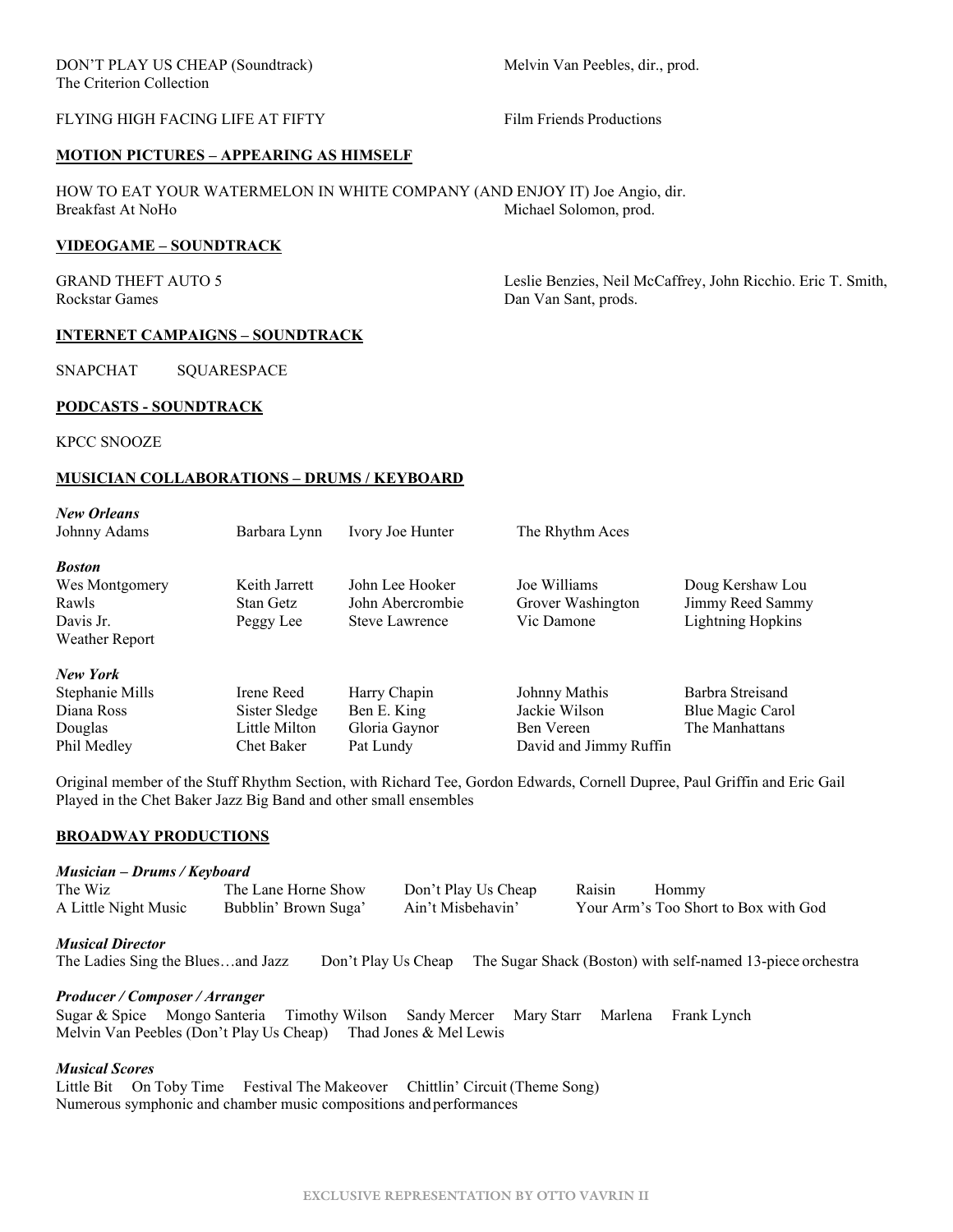### **DISCOGRAPHY (Non-exhaustive List)**

### *Instruments and Performance*

*125th Street Congress* (Weather Report), Forecast Tomorrow – Legacy, Columbia *Baby, I Love You / Bad Habits* (Sandy Belle, Herschel Dwellingham), Bad Habits – Magic City Records *Boogie Woogie Waltz* (Weather Report), Weather Report – CBS / Sony *The Columbia Album, 1971-1975,* Weather Report, Sony *Gitano Soul* (El Luis) – Epic *I Put A Spell On You* – Bogue / Magic City Records *The Lady Has Arrived* (Pat Lundy) Pyramid – Marfer *Two of Us* (Irene Reid) *–* Glade *Love Walks In* (Chocolate Genius), Groundwork: Act to Reduce Hunger – Hear Music Marlena and The Hershey Barr Band

*Mary Starr, Cry Me A River* – Gonzales Music *Mr. Love –* Amherst Records *Santiago: Mr. Love Sweetnighter* (Weather Report) *–* CBS / Sony, Columbia

#### *Writing and Arrangement*

*Black-Eyed Girl* (Billy Thompson), Black-Eyed Girl / Kiss Tomorrow Goodbye – Wand *Black-Eyed Girl* (Billy Thompson), Cooler Shakers!, 30 Northern Soul Floorstompers – Music Club *Black-Eyed Girl* (Billy Thompson), Dancin' Till Dawn – Kent Records *Come On and Tell Her* (Benny Freeman), Come On and Tell Her – Soundex *Cullen Knight - Life & Times of Cullen Knight 2, "Cry Me a River"* (Mary Starr) *Dancing To Keep From Crying* (Barbara Jean English) – Zakia Records

*Do It To Me* – Roulette Records *Don't Play Us Cheap / Someday It Seems* – Yeah, Inc. *Eee-Tee Come Home* – Zakia Records *Give Me Your Love* (Sandy Mercer) – Helva Records *Heart of Gold* (The Escorts) – Bogue/Magic City Records *I'm Gonna Ball Baby* (M.J. Wade) – Helva Records *Love Show Some Pity On Me / Marching Out Of Your Life* (Betty Baker and the Jaxsis) – Quicksand Records

*Make Me Over* (The Escorts) – Knockout Records *Marching Out Of Your Life* (The Heartstoppers), On The Real Side - The Modern End Of Northern Soul – Castle Music *Skippy White Theme* (Junior Washington) – Wild Records *Sugarland Express* – H&L Records *Trouble in Mind* (Richard M. Jones) – Leeds Records

*We're Living In A Funk Box / 42nd Street Strut* – RCA Victor / RCA *What I Got, I Got (And Ain't Gonna Lose) / Is It True?* (Maurice Rice) – My Record *What Would You Do?* – Wild Records *You're My Sugar, You're My Spice* (Sugar & Spice) – West End Records *Young Girl* (Frank Lynch) – My Record *Young Girl* (Eli "Paperboy" Reed), Come and Get It! – Capitol Records

*Conducting, Leading, Production and Technical Broken / My Heart Is Fragile* (Timothy Wilson) – Bogue / Magic City Records *Christmas Love* (Phil Morrison) *Dancing To Keep From Crying* – Zakia Records *Don't Play Us Cheap / Someday It Seems* – Yeah, Inc. *Eee-Tee Come* 

*Give Your Body Up To The Music* (Billy Nicholls) – West End Records *Herschel Dwellingham, Enlightenment* – Bogalusa Music Group / The Orchard *Herschel Dwellingham, From The Vaults Of Helva* – Bogalusa Music Group / The Orchard *Home* (Alien Diplomat) – Zakia Records *Give Me Your*

*I'm Gonna Ball Baby* – Helva Records *I'm In A Love Box / I Ain't Gonna Turn My Back On You* (E. Billy Thompson) – Bogue / Magic City Records *I'm Yours For Christmas* (Marlena Lady Black Lace) – Bogue / Magic City Records *I Can't Stand It / Cry On My Shoulder* (Marlena Lady Black Lace) – Bogue / Magic City Records *Just A Little Christmas From You* (Timothy Wilson) – Bogue / Magic City Records